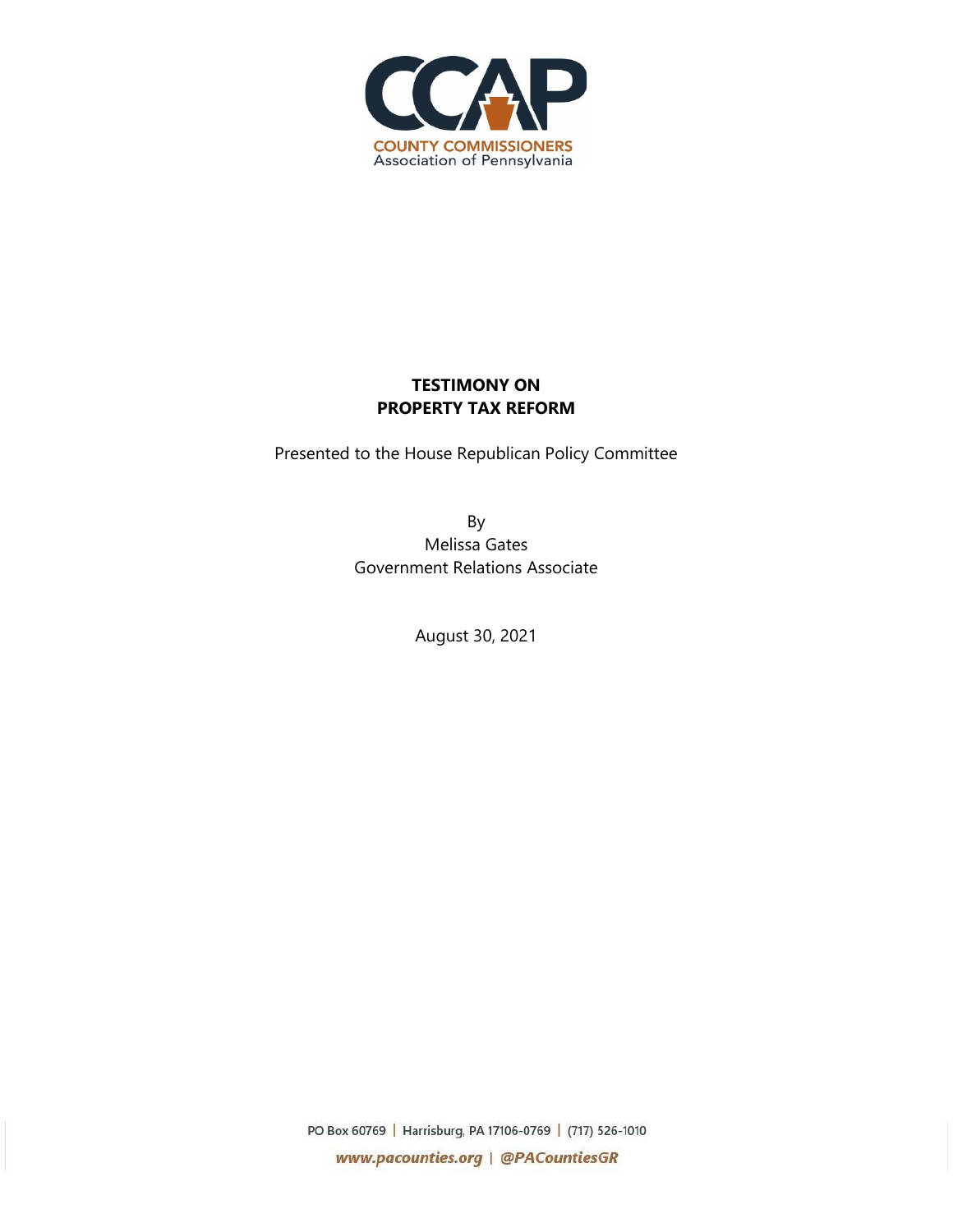The County Commissioners Association of Pennsylvania (CCAP) is a non-profit, non-partisan association providing legislative, educational, insurance, research, technology, and similar services on behalf of all of the commonwealth's 67 counties.

We appreciate the opportunity offer our remarks on property tax reform. In 2020, counties selected county property tax reform as a top legislative priority, but quickly recognized that property tax reform is a big lift, especially during a global pandemic. County interest in property tax reform is two-fold. Not only are counties are responsible for administering and maintaining the real property assessment system, which includes establishing assessment rolls, valuing properties, hearing appeals, administering homestead, Clean and Green and other preferential assessment programs, and dealing with tax claims, but counties also rely on property taxes as their only source of locally generated general fund tax revenues.

## **History of Reform Efforts**

Administration of the assessment system is complex and difficult, and can be expensive. Although property assessment is often viewed as a means for county, municipal and school revenue generation, the primary purpose and primary task of assessment administration is maintenance of fairness and equity. Fairness and equity are not easily achieved in the current administrative system and the current statutory construct, and along with many others, counties recognize the property tax assessment system is in need of reform.

In fact, CCAP has worked with AAP, the General Assembly, the Local Government Commission and other stakeholders on several projects to improve the assessment system in recent years, most notably the Consolidated County Assessment Law (CCAL), Act 93 of 2010. A 2010 Legislative and Budget Finance Committee (LBFC) study of the assessment system made a number of recommendations for reform, and CCAP and AAP were also active participants in late 2011 and early 2012 on the HR 343 and HR 344 task forces, which reviewed assessment standards, assessment contracting and reform of the State Tax Equalization Board (STEB). Since these task forces released their reports and recommendations back in 2012, several pieces of legislation have been signed into law that have positively impacted the assessment process. A few acts to note are Act 155 of 2018, which clarifies and updates the County Consolidated Assessment Law related to assessment appeals; Act 87 of 2020, which adds two Certified Pennsylvania Evaluators (CPEs) to the State Board of Real Estate Appraisers and Act 88 of 2020, which clarifies that revaluation company personnel contracted by counties to complete a countywide reassessment must be certified as CPEs.

## **Other issues affecting the property tax system**

Outside the scope of the Task Force and the assessment system directly, there are other factors that affect the property tax base, and ultimately property tax bills, such as tax exemptions. The tax base of almost all local governments has been economically affected to some extent by taxexempt properties, for when one part of the tax base does not pay property taxes, this means the property tax burden necessarily shifts onto those properties not directly affected by the exemptions. All publically owned property, including that owned by the commonwealth of Pennsylvania and the federal government, are excluded from taxation (although a payment in

CCAP Comments on Property Tax Reform Page 2 August 30, 2021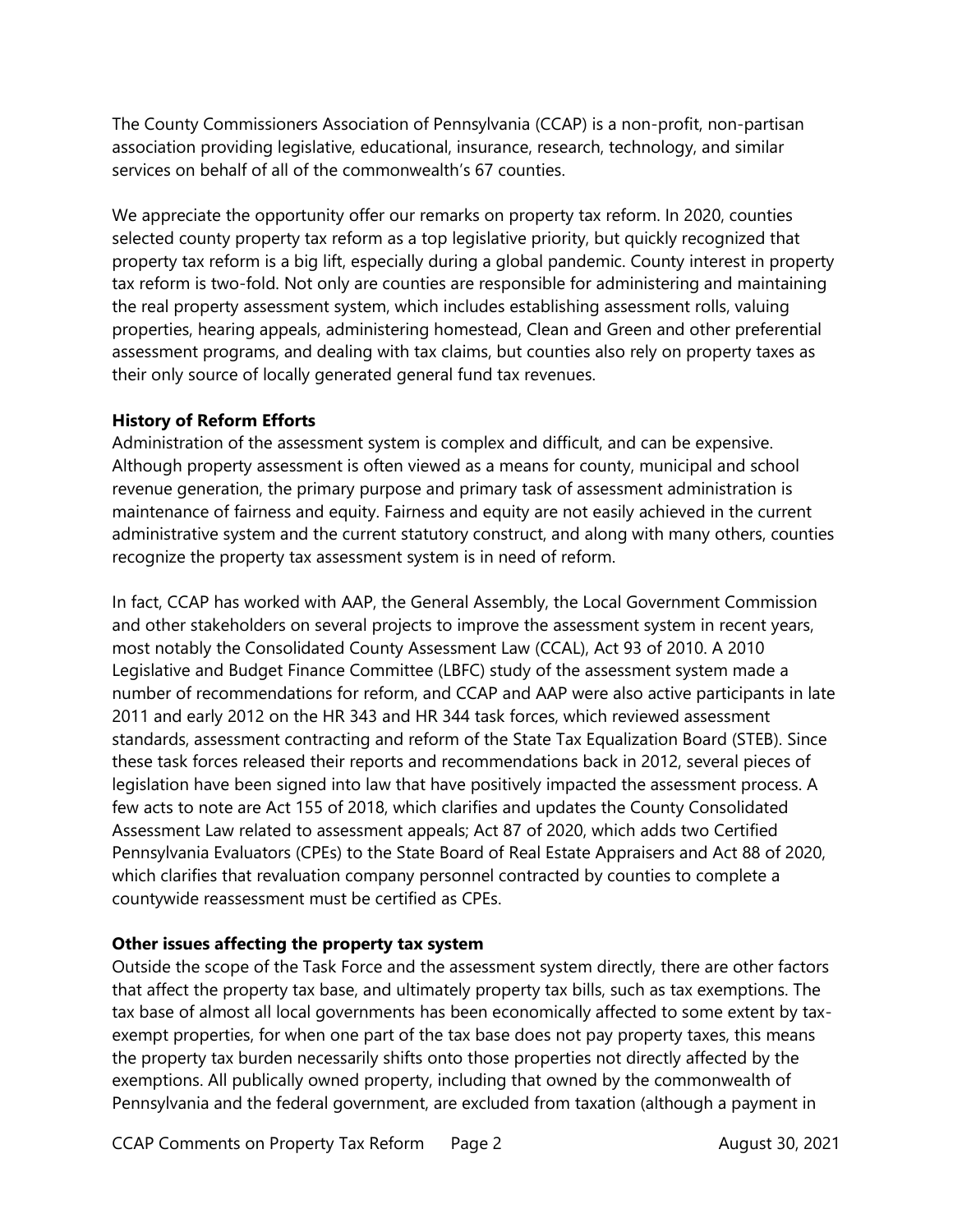lieu of taxes, or PILT, is provided by the federal government to offset losses in property taxes, and by the state government with regard to state forest, game and park lands). Additional tax exemptions are provided to those that qualify as purely public charities, as directed by the state Constitution and further defined by statute and case law, and to disabled veterans.

Further, a significant portion of private property – more than nine million acres across the commonwealth – is enrolled in the Clean and Green program put in place under state law. Clean and Green is a preferential tax assessment program that bases property taxes on use values rather than fair market values for eligible properties, typically resulting in a tax reduction for landowners. Legislation has been offered, and enacted, since the original law took effect, to expand the qualifications and allow additional properties to benefit from preferential assessment, often beyond the original intent of the law to encourage protection of farmland, forest land and open space.

This combination has had a significant impact on the tax base in many counties. Based on 2015 data which captures the impacts of the expanded program, in Tioga County, just 34% of the county's total assessed value is fully taxable, while 38% is exempt and 28% is enrolled in Clean and Green. In Huntingdon County, about 30% of the acreage is taxed at its full value (45% is enrolled in Clean and Green and almost 20% is state park, forest and game lands), and in Centre County, 14% of the acreage is taxed at full assessed value (46% is enrolled in Clean and Green and 37% is state park, forest and game lands).

The local government tax base continues to erode by degrees, either by legislative action (Public Utility Realty Tax Act restructuring, Keystone zones, wind farms, billboards) or by judicial fiat (oil and gas). While there are public policy reasons for providing property tax exemptions and other reductions, the trade-off in value for the taxes foregone needs to be appropriate and defensible. When one property owner has their tax burden reduced or eliminated, the burden shifts to the other property taxpayers since the financial needs of the local governments must still be met. In other words, when the tax base decreases, costs and mandates go up, and state and federal funding go down, counties have nowhere else to go but the property taxpayer to fund critical programs and services.

## **County Revenue Options**

Don't put all of your eggs in one basket. It's a common piece of advice that suggests if someone fails to diversify their resources or efforts, they will have no alternatives should the venture fail. Yet counties have no way to heed this time-honored wisdom when it comes to their local tax base. Counties rely on property taxes as their only source of locally generated general fund tax revenues—that is, right now, they have no choice but to put all of their eggs in one basket. So, when costs and mandates go up, and state and federal funding go down, they have nowhere else to go but the property taxpayer to fund critical programs and services.

For many years, counties have sought a menu of local taxing options like local earned income taxes, personal income taxes or sales taxes to offset their reliance on the property tax and diversify their tax base. There is no one "best" mix of taxes for all of our 67 counties. They are

CCAP Comments on Property Tax Reform Page 3 August 30, 2021